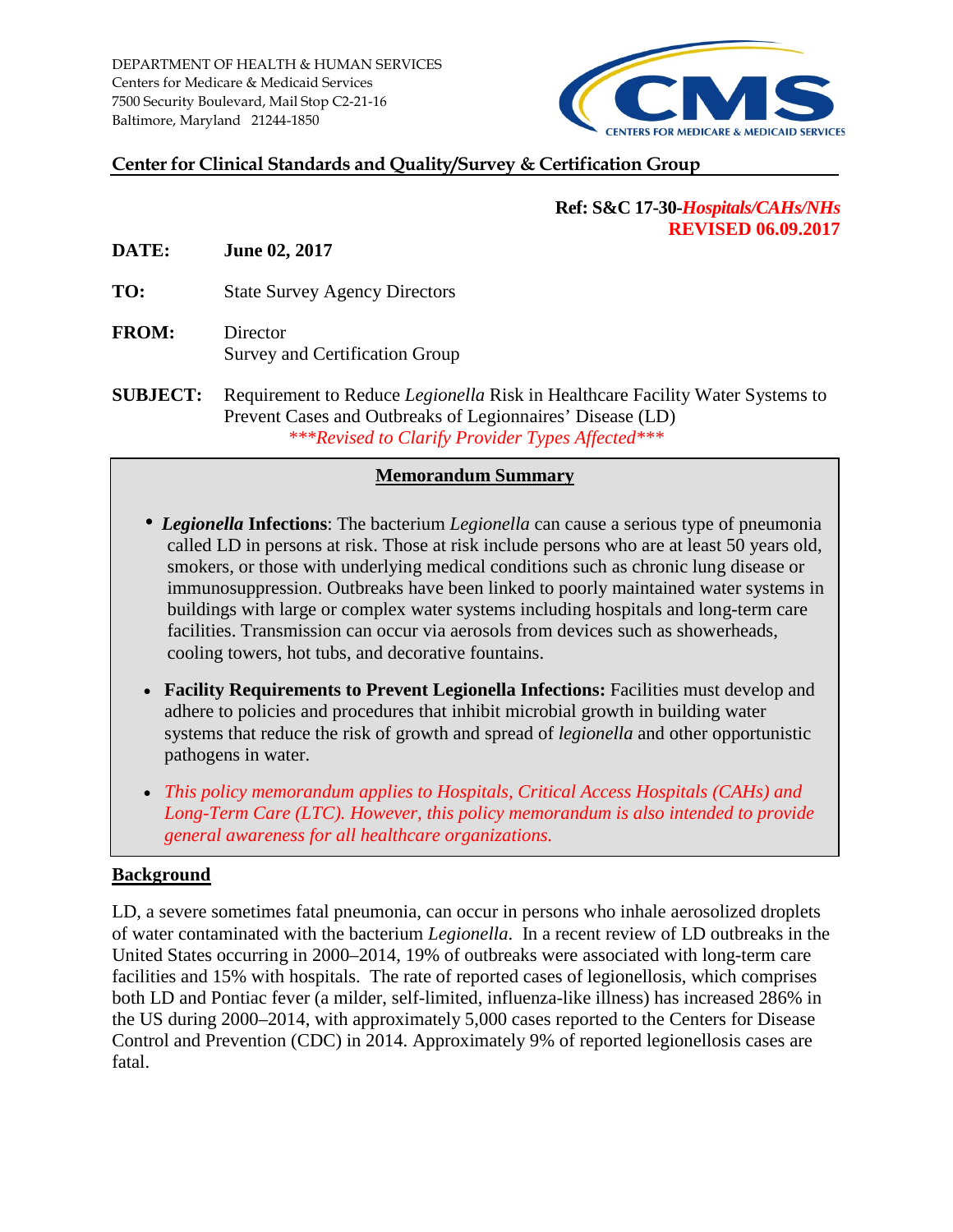#### Page 2 – State Survey Agency Directors

The Centers for Medicare & Medicaid Service (CMS) is aware of multiple recent LD outbreaks in hospitals and long-term care facilities as reported by the CDC, state and local health departments, or investigated by State Survey Agencies (SA).

Outbreaks generally are linked to environmental reservoirs in large or complex water systems, including those found in healthcare facilities such as hospitals and long-term care facilities. Transmission from these water systems to humans requires aerosol generation, as can occur from

showerheads, cooling towers, hot tubs, and decorative fountains. *Legionella* is less commonly spread by aspiration of drinking water or ice. Only one case of possible person-to-person transmission has been reported.

In manmade water systems, *Legionella* can grow and spread to susceptible hosts, such as persons who are at least 50 years old, smokers, and those with underlying medical conditions such as chronic lung disease or immunosuppression. *Legionella* can grow in parts of building water systems that are continually wet, and certain devices can spread contaminated water droplets via aerosolization. Examples of these system components and devices include:

- Hot and cold water storage tanks
- Water heaters
- Water-hammer arrestors
- Pipes, valves, and fittings
- Expansion tanks
- Water filters
- Electronic and manual faucets
- Aerators
- Faucet flow restrictors
- Showerheads and hoses
- Centrally-installed misters, atomizers, air washers, and humidifiers
- Nonsteam aerosol-generating humidifiers
- Eyewash stations
- Ice machines
- Hot tubs/saunas
- Decorative fountains
- Cooling towers
- Medical devices (such as CPAP machines, hydrotherapy equipment, bronchoscopes, heater-cooler units)

### **CMS Regulatory Authorities**

Pertinent regulations include, but are not limited to, the following:

42 CFR §482.42 for hospitals:

"The hospital must provide a sanitary environment to avoid sources and transmission of infections and communicable diseases. There must be an active program for the prevention, control, and investigation of infections and communicable diseases."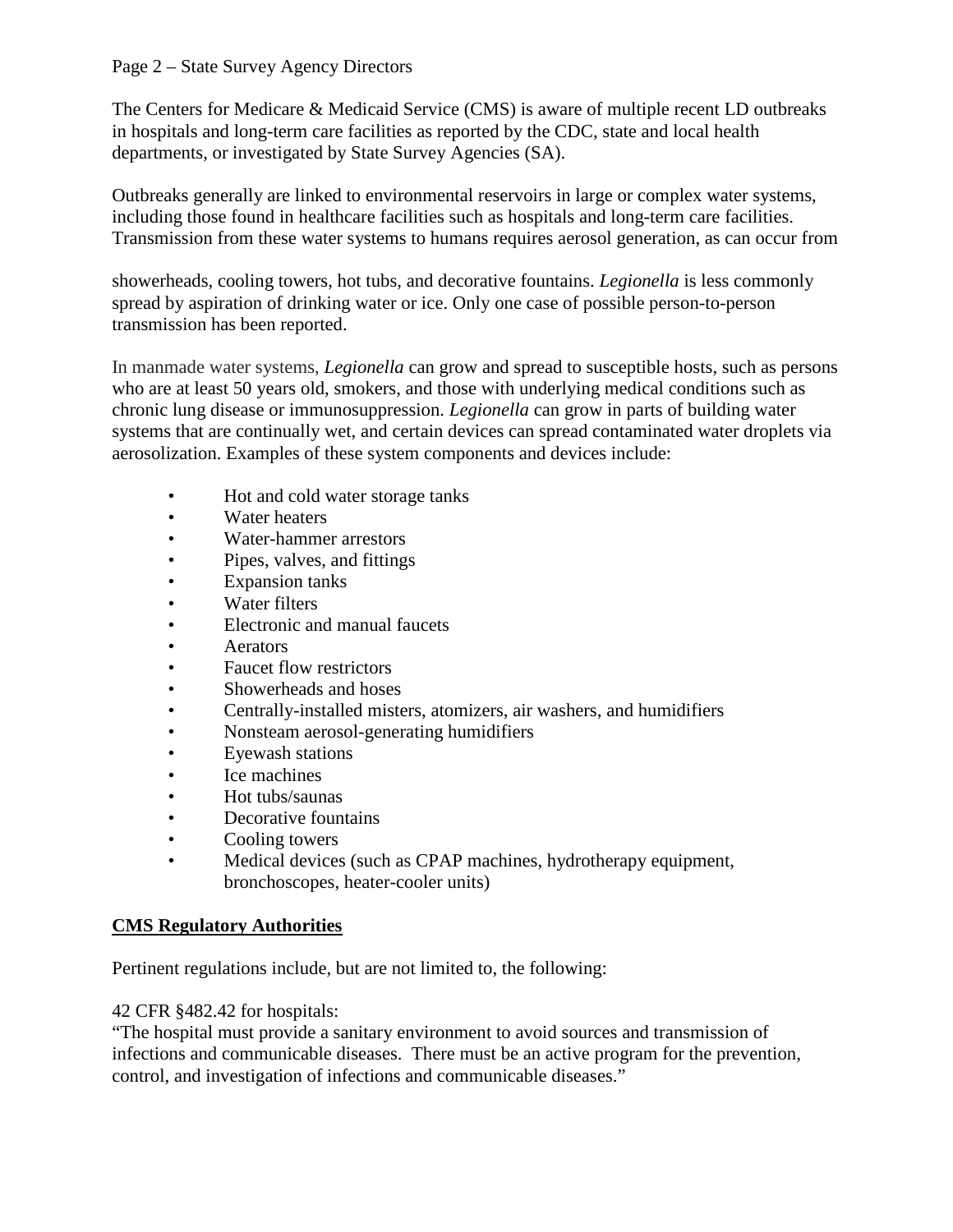### Page 3 – State Survey Agency Directors

42 CFR §483.80 for skilled nursing facilities and nursing facilities:

"The facility must establish and maintain an infection prevention and control program designed to provide a safe, sanitary, and comfortable environment and to help prevent the development and transmission of communicable diseases and infections."

# 42 CFR §485.635(a)(3)(vi) for critical access hospitals (CAHs):

CAH policies must include: "A system for identifying, reporting, investigating and controlling infections and communicable diseases of patients and personnel."

## **Expectations for Healthcare Facilities and Surveyors**

CMS expects Medicare certified healthcare facilities to have water management policies and procedures to reduce the risk of growth and spread of *Legionella* and other opportunistic pathogens in building water systems. An industry standard<sup>[1](#page-2-0)</sup> calling for the development and implementation of water management programs in large or complex building water systems to reduce the risk of legionellosis was published in 2015 by American Society of Heating, Refrigerating, and Air Conditioning Engineers (ASHRAE). In 2016, the CDC and its partners developed a toolkit to facilitate implementation of this ASHRAE Standard [\(https://www.cdc.gov/legionella/maintenance/wmp-toolkit.html\)](https://www.cdc.gov/legionella/maintenance/wmp-toolkit.html). Environmental, clinical, and epidemiologic considerations for healthcare facilities are described in this toolkit.

Surveyors will review policies, procedures, and reports documenting water management implementation results to verify that facilities:

- Conduct a facility risk assessment to identify where *Legionella* and other opportunistic waterborne pathogens (e.g. *Pseudomonas*, *Acinetobacter*, *Burkholderia*, *Stenotrophomonas*, nontuberculous mycobacteria, and fungi) could grow and spread in the facility water system.
- Implement a water management program that considers the ASHRAE industry standard and the CDC toolkit, and includes control measures such as physical controls, temperature management, disinfectant level control, visual inspections, and environmental testing for pathogens.
- Specify testing protocols and acceptable ranges for control measures, and document the results of testing and corrective actions taken when control limits are not maintained.

Healthcare facilities are expected to comply with CMS requirements to protect the health and safety of its patients. Those facilities unable to demonstrate measures to minimize the risk of LD are at risk of citation for non-compliance with the CMS Conditions of Participation. Accrediting organizations will be surveying healthcare facilities deemed to participate in Medicare for compliance with the requirements listed in this memorandum, as well, and will cite noncompliance accordingly.

<span id="page-2-0"></span> <sup>1</sup> ASHRAE 188: *Legionellosis: Risk Management for Building Water Systems* June 26, 2015. ASHRAE: Atlanta. www.ashrae.org